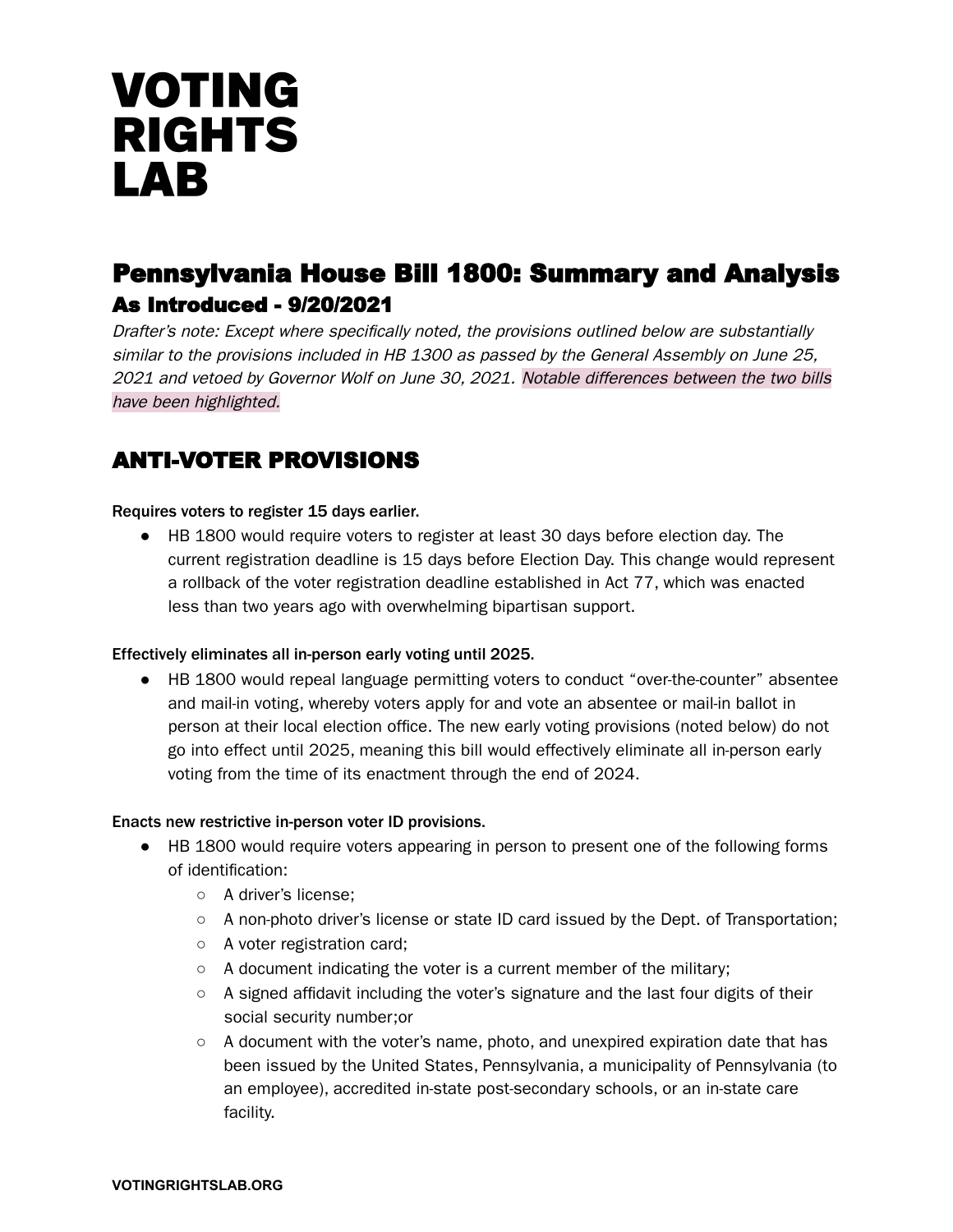● Pennsylvania's existing voter ID statutes, which require voters to present a photo ID when appearing to vote in person, remain enjoined under the Applewhite v. Commonwealth decision. <sup>1</sup> Generally under current law, voters are only required to present ID when appearing to vote for the first time.

#### Enacts new restrictive absentee/mail-in voter ID provisions.

● HB 1800 would require voters to provide two of the following three types of identification when requesting an absentee or mail-in ballot : (1) the last four digits of the voter's social security number, (2) the voter's driver's license or state ID number, and (3) the voter's voter registration number. Current law only requires voters to provide one type of identifying number when requesting their ballot. The bill does not establish a formal process to allow voters to cure problems with their application.

# Limits return options for absentee and mail-in voters.

- HB 1800 would limit return options to only the following specified methods:
	- By mail, while eliminating existing prepaid postage.
	- In person to a county elections board office during its hours of operation.
	- $\circ$  To a designated "ballot return location" which must comply with the following:
		- May only be open from 7:00 a.m. to 8:00 p.m. during the seven days before an election,
		- Must be staffed by at least one inspector of elections from each of the two political parties with the highest number of voters in the state.
		- Must be video monitored during all hours of operation (with recordings retained for 2 years),
		- Must have ballots collected daily after 8:00 p.m.,
		- Before the adoption of early voting, must be in a location that complies with all requirements for polling places. After the adoption of early voting, must be in an early voting location,
		- Must be in a fixed location announced 30 days in advance,
		- Can include the county elections office, and
		- Must have the inspectors of election verify the identity of each person returning a ballot, must review each ballot for envelope completion, and must date-, time-, and location-stamp each returned ballot. Counties must provide at least one ballot return location and may have an additional location for every 100,000 residents.
		- The Department of State would be prohibited from reimbursing county costs of operating ballot return locations.
	- Current statutes allow for in-person return of ballots, but are silent as to the requirements for ballot return locations. However the Pennsylvania Department of State issued ["Absentee](https://www.dos.pa.gov/VotingElections/OtherServicesEvents/Documents/PADOS_BallotReturn_Guidance_1.0.pdf) and Mail-in Ballot Return Guidance" prior to the 2020 presidential election providing for the establishment of ballot return sites.

 $14$  Applewhite v. Commonwealth, 617 Pa. 563, 54 A.3d 1 (2012)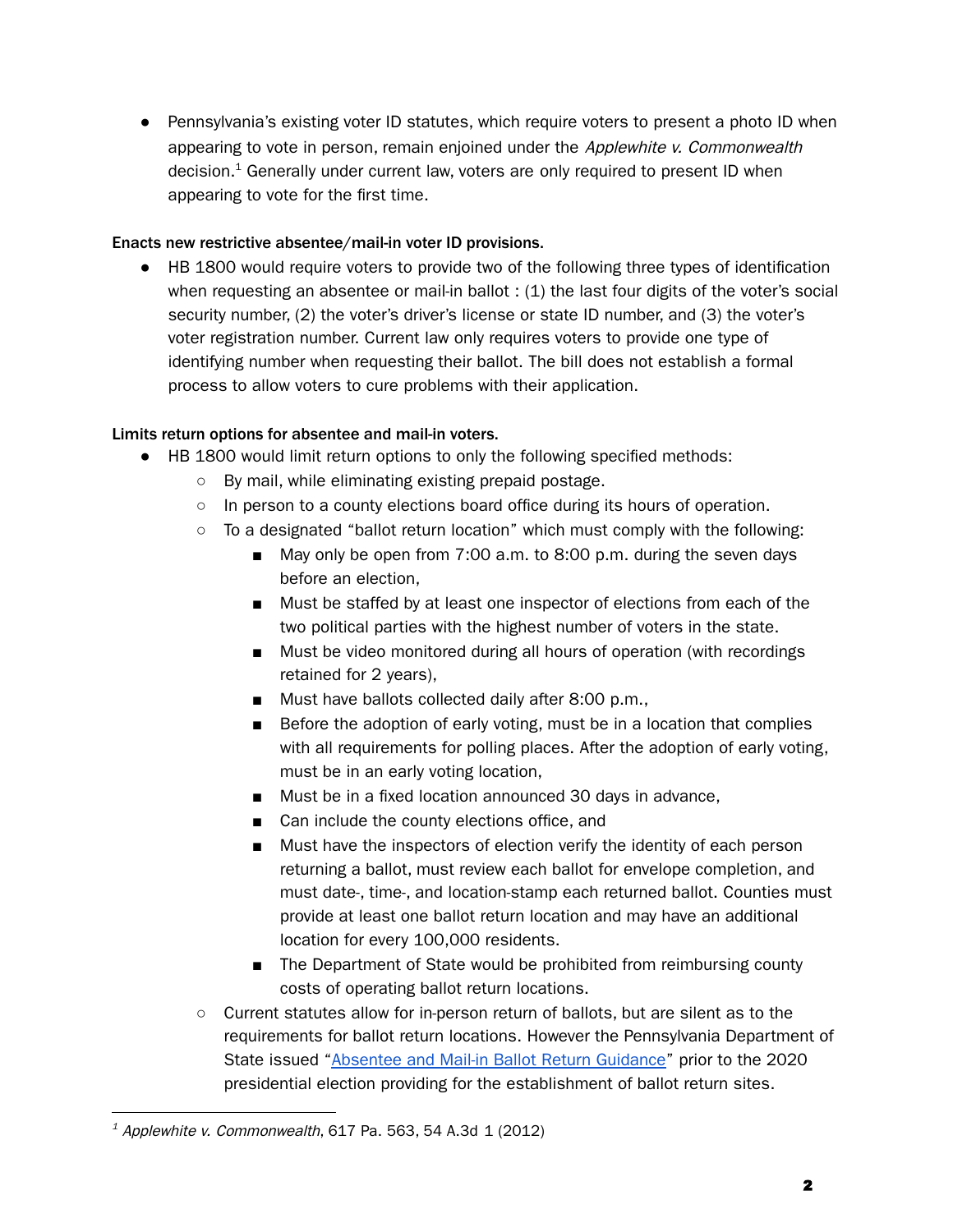○ Ballot return by another registered voter in the voter's household is permitted, but any voter returning more than one ballot must be informed by the inspectors of the penalties for unlawful collection of ballots.

### Enacts other absentee and mail-in ballot restrictions

- HB 1800 would enact a variety of new barriers that would make it more difficult for voters to cast an absentee or mail-in ballot:
	- $\circ$  Repeal the permanent absentee and mail-in voter lists, requiring voters who wish to vote by mail to apply for an absentee or mail-in ballot for every election. Under current law voters are able to request a ballot for all elections within the same calendar year.
	- Prohibit the mailing of pre-filled applications to voters, and would require non-governmental third parties to include a notice on any blank applications mailed to voters indicating that the application was not sent or distributed by the county or the Department of State.
	- Move up the application deadline by eight days (from 7 days prior to Election Day to 15 days prior to Election Day)
	- Prohibits election officials from mailing absentee or mail-in ballots to voters until the day after the voter registration deadline (29 days prior to Election Day under this bill). Current law permits ballots to be mailed as soon as they are certified by the Department of State.
	- $\circ$  If a voter requests their ballot be sent to a different mailing address, it requires counties to send an additional notice to the voter's registered address.

# Mandates signature matching for absentee/mail-in ballots.

● HB 1800 would require counties to conduct signature verification on all returned absentee and mail-in ballots, and would require county boards to use automated sorting or extracting machines capable of conducting signature verification. The bill does not include explicit requirements for human verification, or establish standards for how a ballot is rejected. Current law does not provide for signature matching. The bill does not include an appropriation for the procurement of new machinery.

# Expanded authority to partisan observers.

● HB 1800 would give partisan observers of canvassing and pre-canvassing expanded authority to view and observe the processing of ballots. This expanded authority could result in increased challenges to the qualifications of absentee and mail-in voters without a statutory requirement that the challenger attest to having personal knowledge of an applicant's ineligibility to vote.

#### Increased criminalization of election activities.

● HB 1800 would increase the fines and terms of imprisonment for each election crime, in all cases doubling the fines and the imprisonment term or range. Many of the misdemeanor election crimes carry penalties typically associated with felonies, in many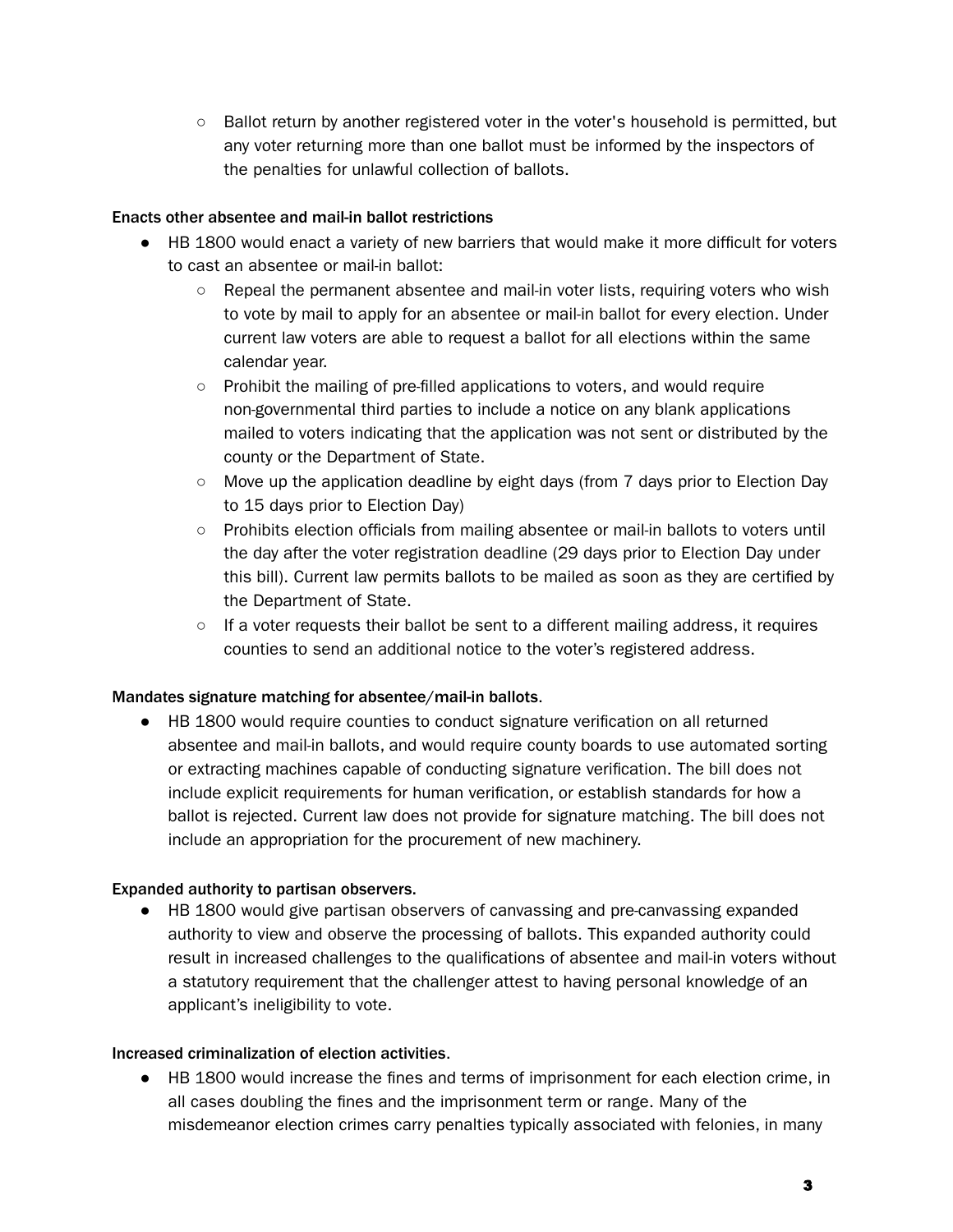instances making the penalties significantly higher than the designated crime classification.

- $\bullet$  The bill would also create three new crimes:<sup>2</sup>
	- Unlawfully disclosing results of pre-canvassing would be a third degree felony punishable by up to 14 years in prison and a \$30,000 fine.
	- Wilfully collecting or returning absentee or mail-in ballots in violation of state law would be a third degree felony punishable by up to 14 years in prison and a \$30,000 fine.
	- Duress and intimidation of election officials would be a second degree misdemeanor punishable by up to four years in prison and a \$10,000 fine.

# Shifts election authority from bipartisan election administrators to partisan actors

- HB 1800 would explicitly assert that the U.S. Constitution vests authority for prescribing election law in the General Assembly, and gives the General Assembly special standing to intervene in litigation challenging the Pennsylvania Election Code. A motion to intervene would require a majority vote by the House of Representatives.
- HB 1800 would appropriate \$3.1 million to the Auditor General<sup>3</sup> to establish a bureau of election audits within the Office of the Auditor General, shifting all audit authority from county elections boards and the Department of State, and requiring that the new bureau conduct result-confirming audits of each election (except those in which a full manual recount occurred or those that are uncontested), including:
	- a risk limiting audit after every election,
	- an audit of election machine logs,
	- an audit of returned absentee and mail-in ballots, including examination of outer and secrecy envelopes,
	- an audit comparing retained paper ballots with number of recorded votes, and
	- an audit of pre-election equipment testing,
	- conduct performance audits at least once every 5 years, and
	- publicly post methodology and results.

#### Other provisions

● The bill would require county boards of election to investigate discrepancies in the number of ballots cast versus the number of registered voters, with the power to summon officials, make criminal referrals to the district attorney, recount the ballots and correct returns accordingly, and elect not to certify results in certain circumstances where an excess of ballots is found. HB 1300 contained these provisions and would have also eliminated existing procedures for county boards to announce the number of ballots

<sup>&</sup>lt;sup>2</sup>The penalties for all of these new crimes far exceed the range provided in the Pennsylvania criminal code, which sets a maximum sentence for third degree felonies at seven years, and a maximum sentence for second degree misdemeanors at two years. 18 Pa.C.S. § 106. The maximum penalties established for the third degree feloneis are more closely aligned with first degree felony offenses in the criminal code, including crimes like murder, rape, and kidnapping.

<sup>&</sup>lt;sup>3</sup> This appropriation was not included in HB 1300 as passed by the General Assembly.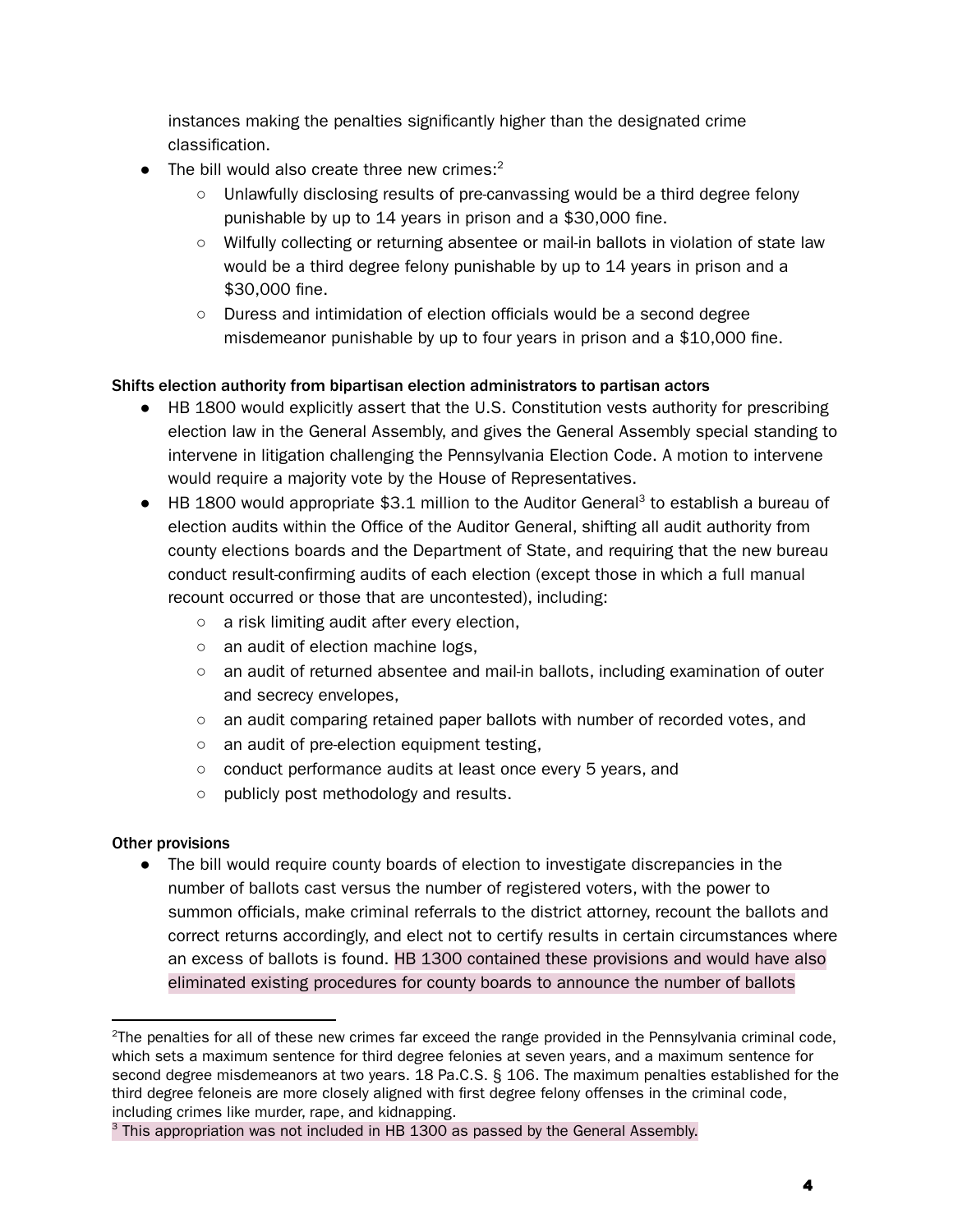issued, spoiled, cancelled, and cast, and stop reading returns if there are any discrepancies.

- The bill would require the Attorney General to appoint an independent prosecutor to review election complaints, who would be required to publish a report after each election detailing:
	- the total number of complaints filed and to whom,
	- a summary of how complaints were investigated, and
	- recommendations for reducing the number of future complaints.
- HB 1800 would name each county district attorney or their appointee as the county's "election integrity officer" for elections in the county. In years where the district attorney is a candidate, the district attorney would be required to appoint an independent prosecutor 90 days before the election to serve as the election integrity officer. Note: This provision was not included in HB 1300 as passed by the General Assembly.
- HB 1800 would prohibit the use of moveable or temporary polling places on Election Day unless no other public or other building is available. Under existing law, County Boards are authorized to use mobile polling places at their discretion. Note: This provision was not included in HB 1300 as passed by the General Assembly.

# PRO-VOTER PROVISIONS

### Creates a limited cure process for absentee/mail-in ballots.

● Voters would be required to be notified of missing or mismatched signatures or other deficiencies with their voter information and provided an opportunity to cure the deficiency. Voters would be required to cure their ballot by Election Day. Deficiencies that compromise ballot secrecy — such as "naked" ballots or ballots that have an identifying mark — would be "incurable" and the voter's only remedy would be to cast a provisional ballot in-person on Election Day. Robust cure provisions typically allow voters to fix problems with their ballot after Election Day and give voters the option to spoil their mail ballot and instead cast a regular in-person ballot.

# Raises poll worker pay.

 $\bullet$  HB 1800 would increase the current range of \$75 to \$200, to a range of \$175 to \$300. Half of the cost would be reimbursed by the Department of State, however the bill does not include a corresponding appropriation.

#### Requires pre-canvassing prior to Election Day and timely canvassing of absentee/mail-in ballots.

- HB 1800 would require counties to begin pre-canvassing absentee and mail-in ballots prior to election day. Pre-canvassing may take place between 7:00 am and 11:00 pm on the five days prior to Election Day. Under current law, pre-canvassing cannot begin until 7:00 am on Election Day.
- Absentee and mail-in ballots would begin being counted after the close of polls on Election Day, in contrast to current law, which allows counties to wait to begin canvassing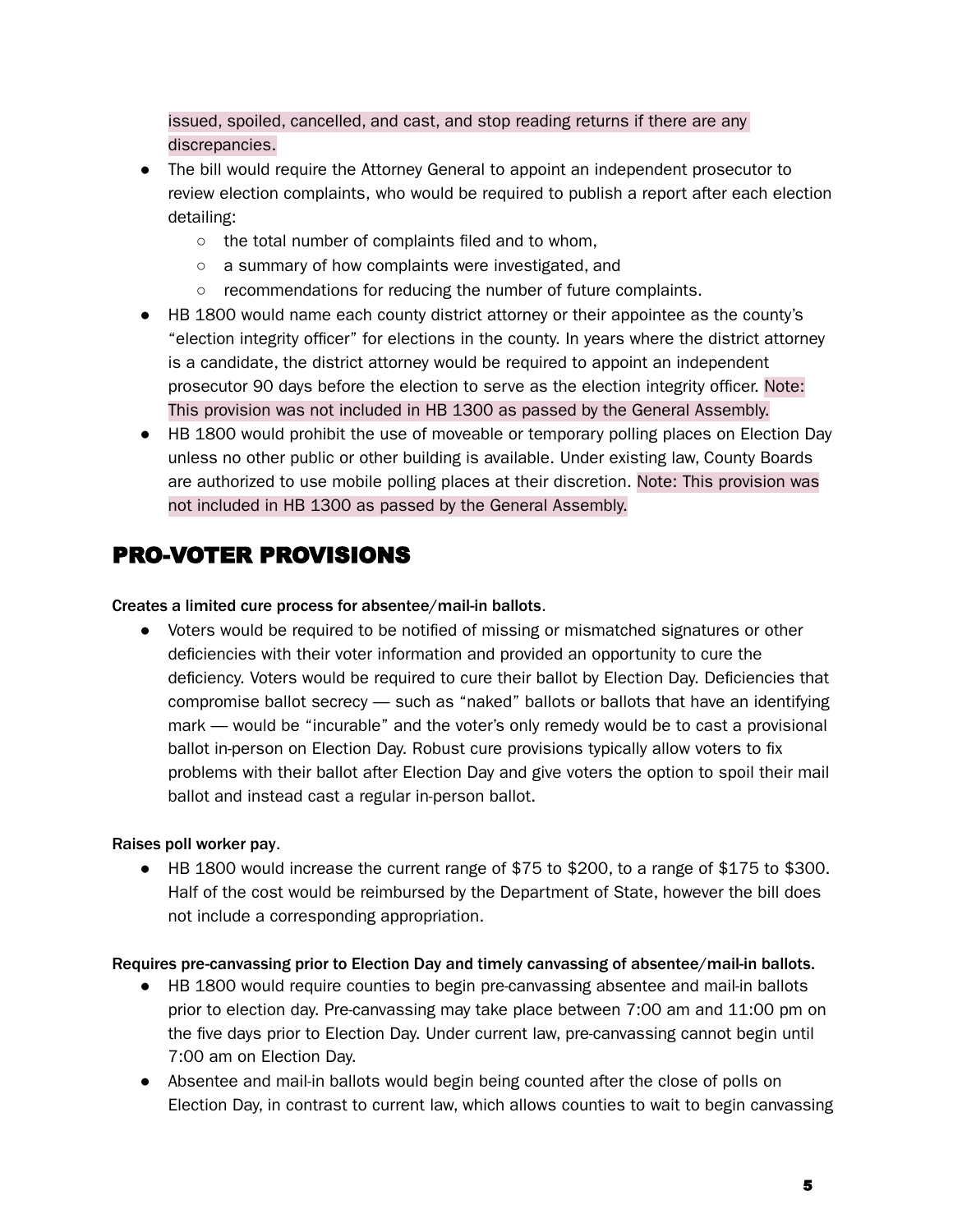of absentee/mail-in ballots as much as three days after Election Day. Note: This provision was not included in HB 1300 as passed by the General Assembly.

# Creates a voter bill of rights, senior voter's bill of rights, and disabled voter's bill of rights

● HB 1800 specifies a variety of rights that would be available to each type of voter, and would require these bills of rights to be posted at every polling place.

#### Creates six days of early voting beginning in 2025

- Beginning in 2025, HB 1800 would require all counties to conduct six days of early voting beginning on the second Friday before each election and ending on the first Wednesday before the election. Under current law, voters may request an over-the-counter absentee or mail-in ballot and cast it early in-person at their board of elections office or satellite offices, but counties cannot provide election-day style early vote centers.
- Early voting would take place at vote centers which must be open between 7:00 am and 8:00 pm.
- Counties would be required to have at least one vote center, with an additional vote center for every 100,000 residents. <sup>4</sup> Additionally, no county would be required to open more than five early voting locations.
- Early voting locations would need to:
	- Meet the same requirements as apply to a polling place
	- Be announced at least 30 days before the establishment of an early voting center
	- Be located in a public library, public or private school, college or university building, courthouse, or government-owned building
	- Be ADA accessible and meet the criteria for polling places
	- $\circ$  Use the same type of voting machines that the county uses on election day
	- Have continual staff and video monitoring for all hours of early voting, including overnight
	- Be distributed throughout the county.
- The Department of State would be required to reimburse counties half the costs of operating early vote centers.

# Explicitly authorize counties to establish satellite election offices,

- HB 1800 would permit counties to establish satellite election offices provided they meet the requirements applicable to polling places and offer the same services as permanent election offices. Current law does not explicitly allow or prohibit the establishment of satellite election offices; however they were widely adopted in the 2020 presidential election.
- After in-person early voting is established in 2025, satellite election offices could only be located at early voting locations. Note: Under this bill, satellite election offices could not

 $<sup>4</sup>$  Note: HB 1300 would have capped counties at a maximum of 10 vote centers. This cap does not appear</sup> in HB 1800.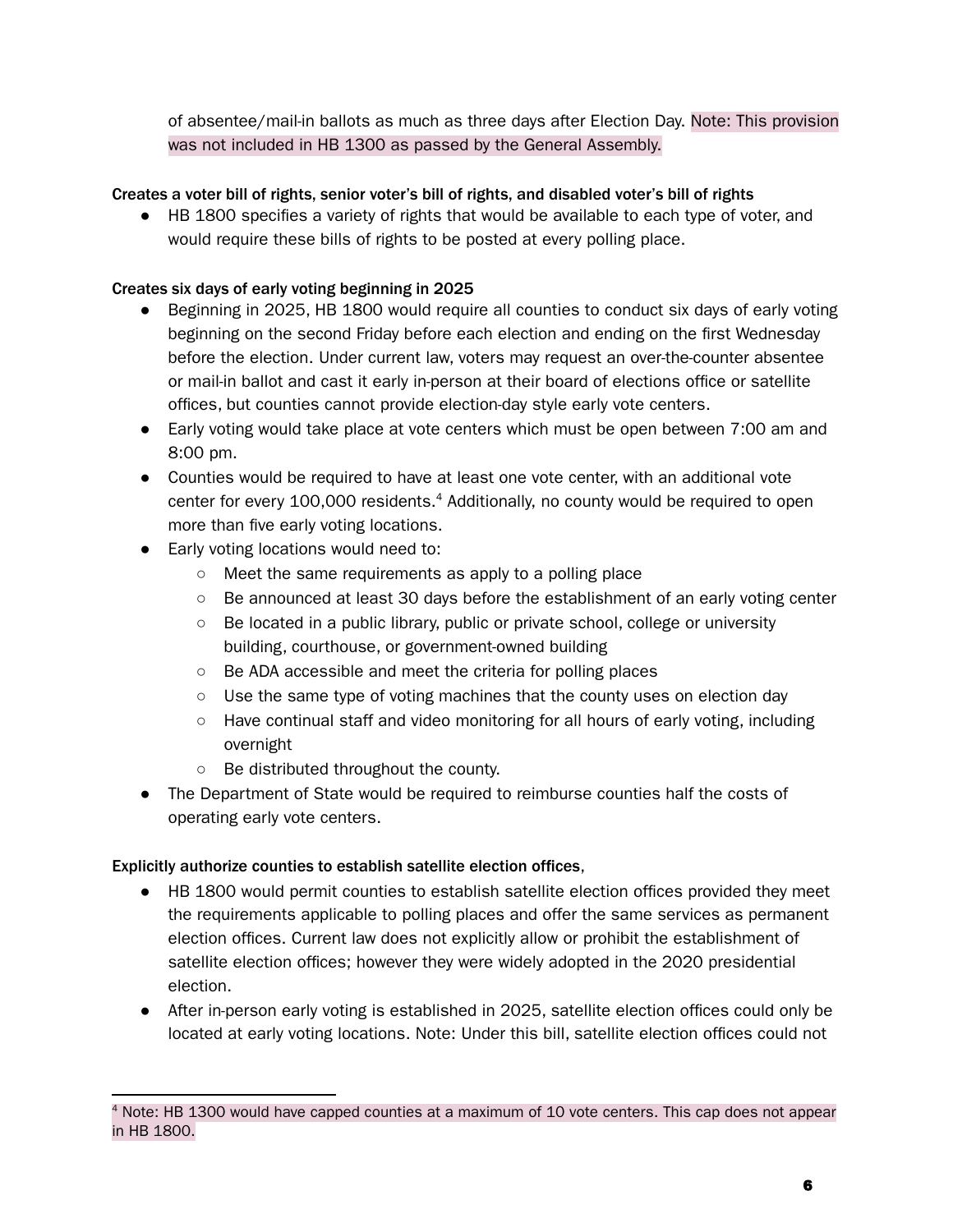be used as in-person voting locations prior to 2025 due to the repeal of over-the-counter absentee/mail-in voting.

### Authorizes experimental use of electronic voting systems for voters with disabilities

● HB 1800 would expand the availability of experimental electronic voting systems to include voters with disabilities. Current law limits the use of such systems to military and overseas voters. The bill would also require the Secretary of the Commonwealth to investigate the viability of using blockchain technology for these experimental systems.

# NEUTRAL OR MIXED PROVISIONS

#### Imposes new powers and duties on the Secretary of the Commonwealth,

● HB 1800 would impose a number of new powers and duties on the Secretary of the Commonwealth including, among other things, new reporting and transparency requirements, a requirement to develop and issue guidance to maintain statewide uniformity, create and maintain a tracking system for absentee/mail-in ballots (which currently exists in similar form), maintain a voter fraud hotline, provide technical assistance to counties, mandate participation in the multi-state ERIC system (Pennsylvania is already a member but is not statutorily required to be), conduct voter list maintenance activities to identify deceased voters, be the sole distributor of grant funding from private sources, and offer free trainings on topics identified by the Election Law Advisory Board.

#### Imposes new powers and duties on county Boards of Elections

- HB 1800 would impose a number of new powers and duties on county boards of elections including, among other things, reporting and transparency requirements, capture and storage of voter signatures, purchase of electronic pollbooks, publication of the voter bill of rights, senior voter bill of rights, and disabled voter bill of rights at each polling place, and new voter list maintenance requirements. Note: HB 1300 would have given counties a one year grace period after the bill's effective date to obtain electronic pollbooks.
- The bill would remove the authority for county boards of elections to make rules, regulations and instructions for the guidance of poll workers and voters, and instead require counties to obey and follow the rules and guidance promulgated by the Department of State.
- The bill would require counties to investigate any absentee or mail-in ballot returned as undeliverable.
- HB 1800 would prohibit counties from accepting private grant funding, but gives the Secretary of the Commonwealth the authority to accept such grants and distribute them on a per capita basis.
- County boards would be required to cooperate with election integrity officers appointed in the county and include the officer in all correspondence related to the conduct of the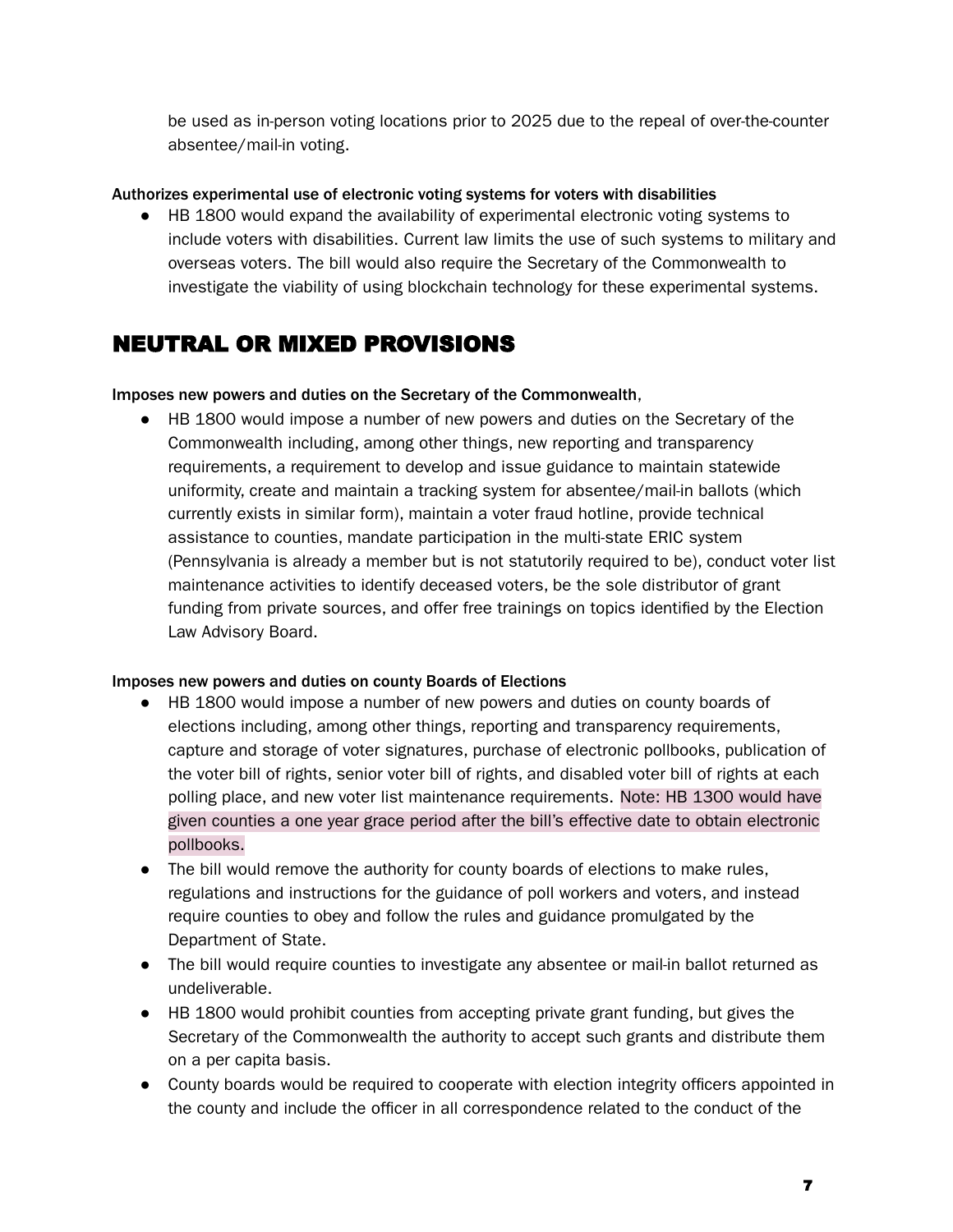election. Note: This provision was not included in HB 1300 as passed by the General Assembly.

Alters the responsibilities of local election officials and poll workers.

- Note: These provisions were not included in HB 1300 as passed by the General Assembly.
- HB 1800 would change various provisions relating to the appointment and responsibilities of local election officials and poll workers, including:
	- $\circ$  Making county boards rather than the court responsible for filling vacancies on district election boards in conjunction with county parties, and requiring positions to be filled two months prior to a general election (or one month prior to a special, midterm, or primary election). County boards would be subject to monthly reporting requirements.
	- Changing the residency requirements for election officers, requiring them to be residents of the county in which they are working. Current law requires election officers be residents of the election district in which they are working.
	- Reduce the mandatory number of machine inspectors from one per machine to one per every two machines in each district, and remove the requirement that the minority party inspector appoint a machine inspector in each district.
	- Give county boards the responsibility of determining the minority and majority party in each district. Current law provides that this determination is made by the judge of elections.
	- Requires oaths of office sworn by machine inspectors and judges, inspectors, and clerks of elections to be made in writing rather than orally.
	- HB 1800 would remove the authority of judges of elections and inspectors of elections to administer oaths to people claiming the right to vote or to their witnesses, however provisional voters claiming the right to vote still retain the option to sign a written affidavit.

# Modifies polling place siting requirements

- Note: These provisions were not included in HB 1300 as passed by the General Assembly.
- HB 1800 would impose various new requirements regarding how polling place locations are chosen.
	- Require that the selection of any polling place location be fixed at least 14 days before an election. Current law provides that only emergency changes are allowed within 20 days of an election.
	- Require posting of polling places on the County Board's website at least 14 days before an election.
	- Repeal the requirement that polling places be located in an environment that is free from violence, but imposes a new accessibility requirement.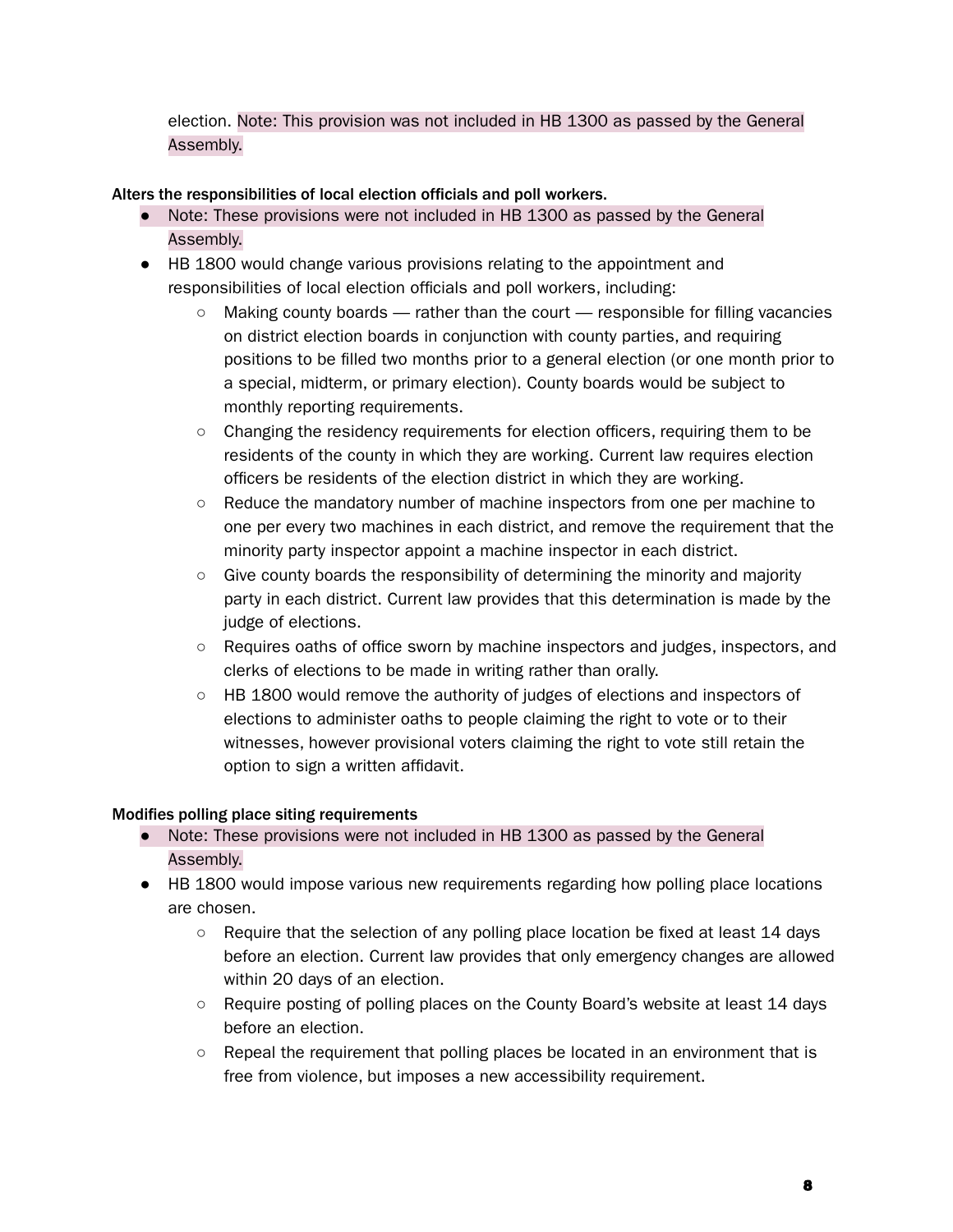$\circ$  Permit non-public buildings to be used as polling places if an appropriate public building cannot be identified within an election district. Under current law, public buildings in adjacent districts are the first alternative location used.

## Modifies the authority of counties and the Department of State to seek election financing Note: These provisions were not included in HB 1300 as passed by the General Assembly.

- HB 1800 would repeal existing law authorizing the Department of State to apply for funding under the Pennsylvania Financing Law for the replacement of voting apparatus, and setting forth the process for issuance and repayment of the bonds.
- HB 1800 would enact a new provision authorizing counties to apply to the Commonwealth Financing Agency for grant funds to purchase and maintain voting machines, sorters, extractors, electronic poll books, servers, and tabulators. The bill identifies appropriations including federal money as sources of funding.

### Makes changes to certain election day procedures

- Note: These provisions were not included in HB 1300 as passed by the General Assembly.
- HB 1800 would make changes to certain election day procedures, including:
	- $\circ$  Allowing election officials to pick up election materials if delivery by the County Board is impossible.
	- Allowing voters to receive voting assistance only if the voter signs an affidavit at the polls that the voter is unable to read the name on the ballot or has a physical disability specifically named by the voter and election officers are "satisfied that the voter suffers from the same condition" described in the affidavit. Visually impaired voters may receive the assistance of an election officer to complete the affidavit. Under current law, voters may only receive voting assistance if they sign an affidavit, if their voter registration card records the nature of the voter's "condition" or disability, and if election officers are satisfied that the voter still has the condition or disability described on the registration card.

# Recodifies the voter registration statutes in their entirety with modifications.

- HB 1800 substantially moves the voter registration statutes currently in the Pennsylvania Consolidated Statutes to the Pennsylvania Election Code. As part of moving these provisions, the bill also makes a number of substantive changes. Among other things, the bill would:
	- Remove language previously struck down in court requiring certain voters to wait for five years following release from incarceration for a felony offense before their voting rights are restored. Under the court decision, returning citizens are able to register to vote immediately following their release
	- Codify the existing online voter registration system
	- Add records retention requirements
	- Require clerks and registrars to verify the social security number, driver's license and/or state ID number when provided by a registrant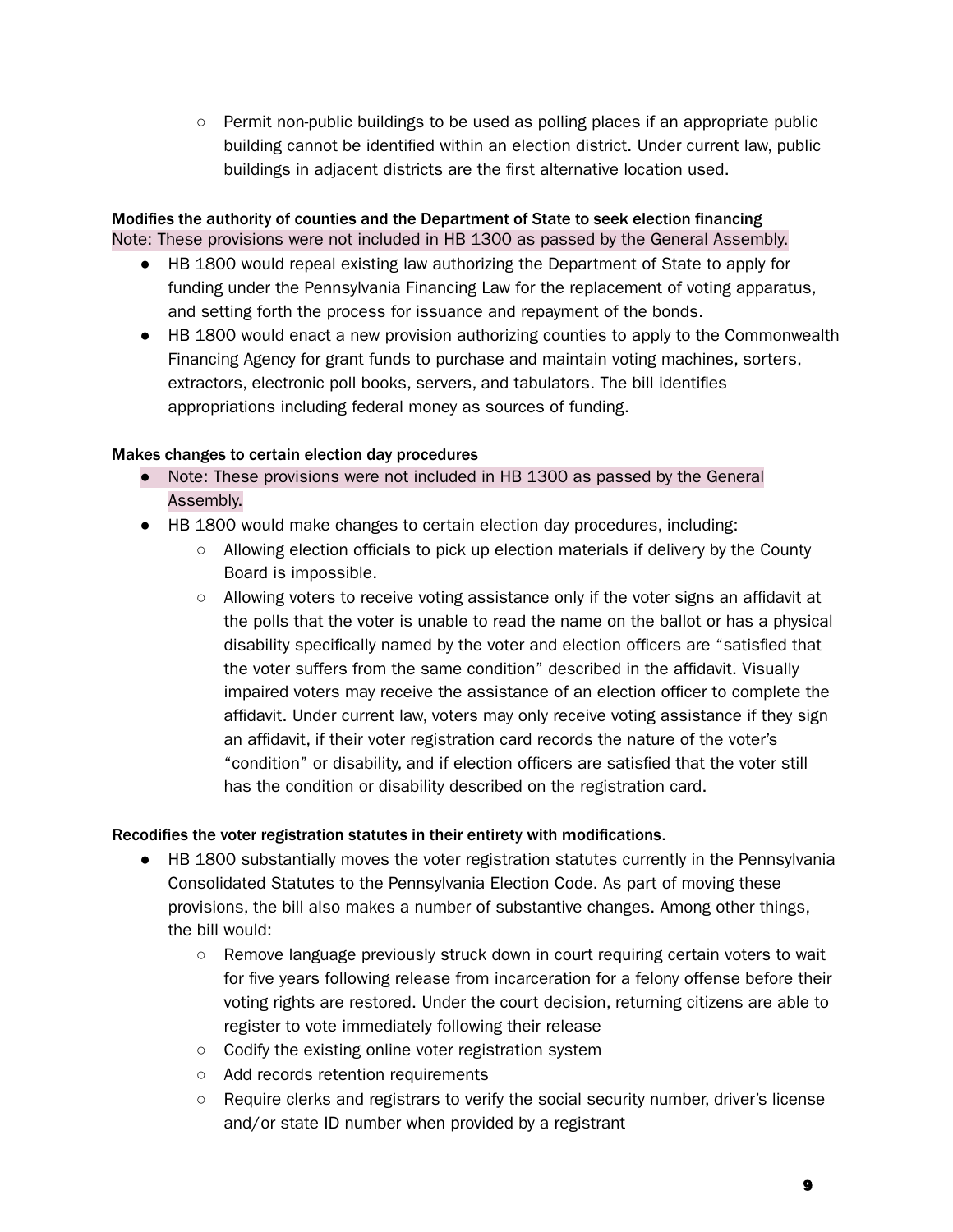- Require the Department of State to enter into agreements with the Dept. of Transportation and the Social Security Administration to enable verification of new registrants
- Require newly issued voter registration cards to include a copy of the voter's signature and scannable ID number

## Changes methodology for calculating the number of ballots the Department must provide to counties.

● HB 1800 enacts a formula that would require the Department of State to provide ballots to counties using a formula based on the number of registered voters in each district. Current law provides a formula based on the number of voters who cast a ballot in previous elections.

### Expands the authority of the Election Law Advisory Board

- HB 1800 would require the Election Law Advisory Board to make official instructions and procedures manual by December 31 of each odd-numbered year and receive reports from county boards of elections regarding voter education.
- HB 1800 would require poll watchers to undergo annual training conducted by the Election Law Advisory board, in addition to training currently conducted for county election officials, poll workers and judges of elections.

## Establishes new standards and examination/testing requirements for voting machines.

● HB 1800 requires the Secretary of the Commonwealth to conduct testing of all voting system software and voting machines prior to use, and requires county boards of elections to publicly test voting and tabulating equipment prior to each election.

# Requires county boards of elections to provide supervised voting in assisted living facilities and nursing homes.

● Supervised voting would be provided upon written request of the facility's administrator at least 21 days prior to the election, and must include the names of every voter who wishes to vote absentee. Supervised voting would take place on a select date and time, and supervised voting teams would be required to be made up of at least two people, including representatives of the two parties with the largest share of registered voters in the state. Voters may retain the ballot provided to them during supervised voting to vote at a later time.

#### Requires the State Treasurer to reimburse counties for various costs

• Reimbursements would be withheld from counties in violation of election law or which have unresolved voting violations or irregularities, as determined by the Auditor General. Note: this bill does not appear to include a corresponding appropriation to fund this new provision.

#### Makes every ballot available for public inspection.